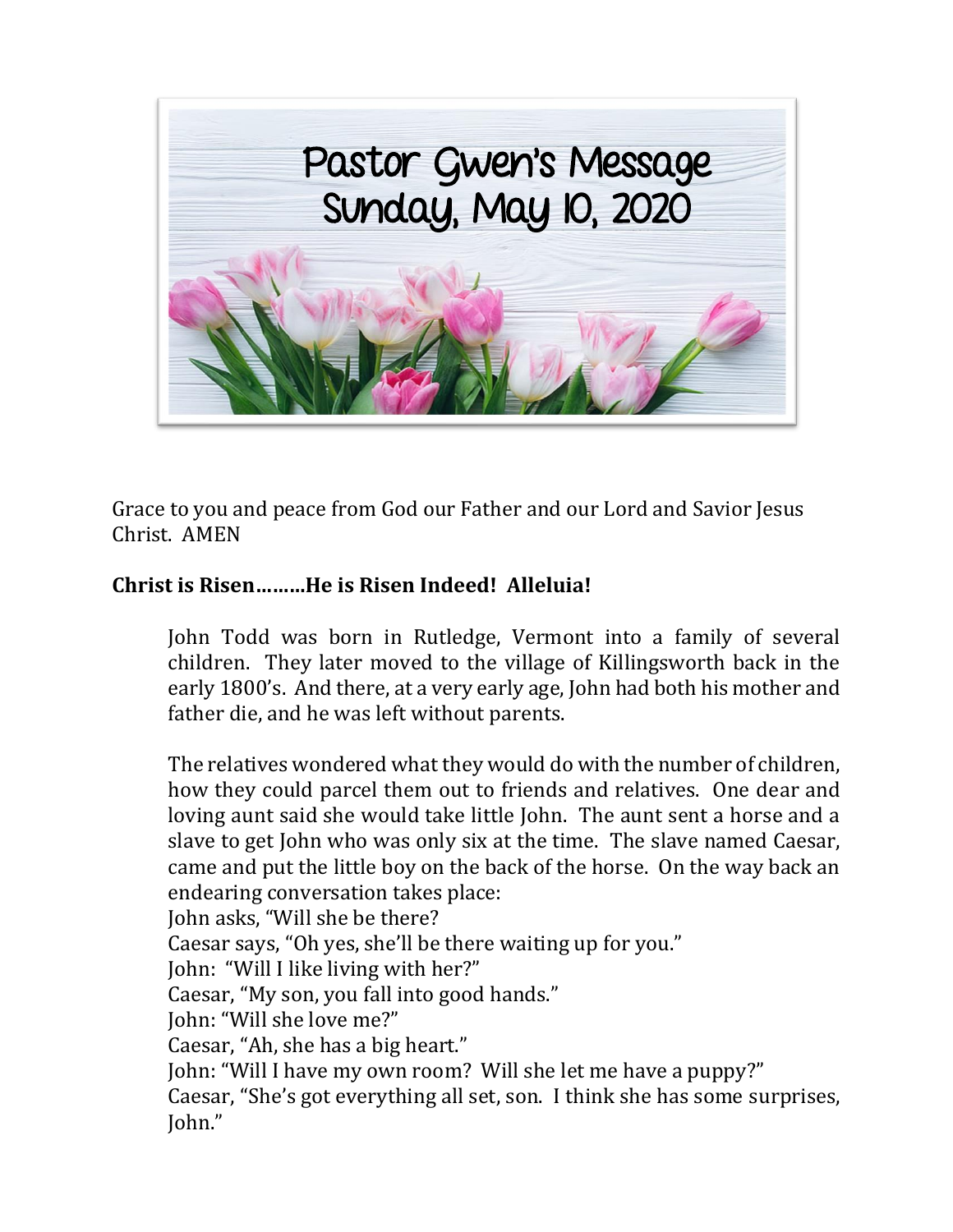John: "Do you think she'll go to bed before we get there?" Caesar, "Oh no! She will be sure to wait up for you. You'll see when we get out of these woods. You'll see her candle shining in the window."

When they got to the clearing, sure enough, there she was standing in the doorway with a candle in the window. She reached down, kissed him and said, "Welcome home! She fed him supper, took him to his room and waited until he fell asleep.

John Todd grew up to be a great minister of the Gospel. But it was there at his aunt's home, with her as his new mother, that he grew up. It was always a place of enchantment because of his aunt; it awed him that such a place of replacement existed. She had given him a second home. She had become a second mother to him.

Years later, long after he had moved away, his aunt wrote to say her own death was near. Her health was failing and she wondered what was to become of her. This is what John Todd wrote her:

"My dear Aunt, years ago I left a house of death not knowing where I was to go, whether anyone cared, whether it was the end of me. The ride was long but the slave encouraged me. Finally, he pointed out your candle to me and there we were in the yard, and there you stood embracing me and taking me by the hand into my own room that you had made up. After all these years I can't believe it, how you did all that for me; I was expected; I felt safe in that room, so welcomed. It was my room.

Now, it's your turn to go and as one who has tried it out, I'm writing to let you know, someone is waiting up, your room is all ready, the light is on, the door is open and as you ride into the yard, don't worry, Auntie. You're expected! I know. I once saw God standing in your doorway, long ago.

This story was retold by Rev. Billy Strayhorn. He heard it from another pilgrim while he was walking the Road to Emmaus.

Today we have another great reading from the Gospel of John. There is so much wrapped up in these 14 verses, it is almost hard to know where to start. This past week as I began to think about this passage what first stood out to me was the first sentence: "Do not let you hearts be troubled." Boy, oh boy, is that a fitting quote for today as we continue to face the Covid-19 epidemic.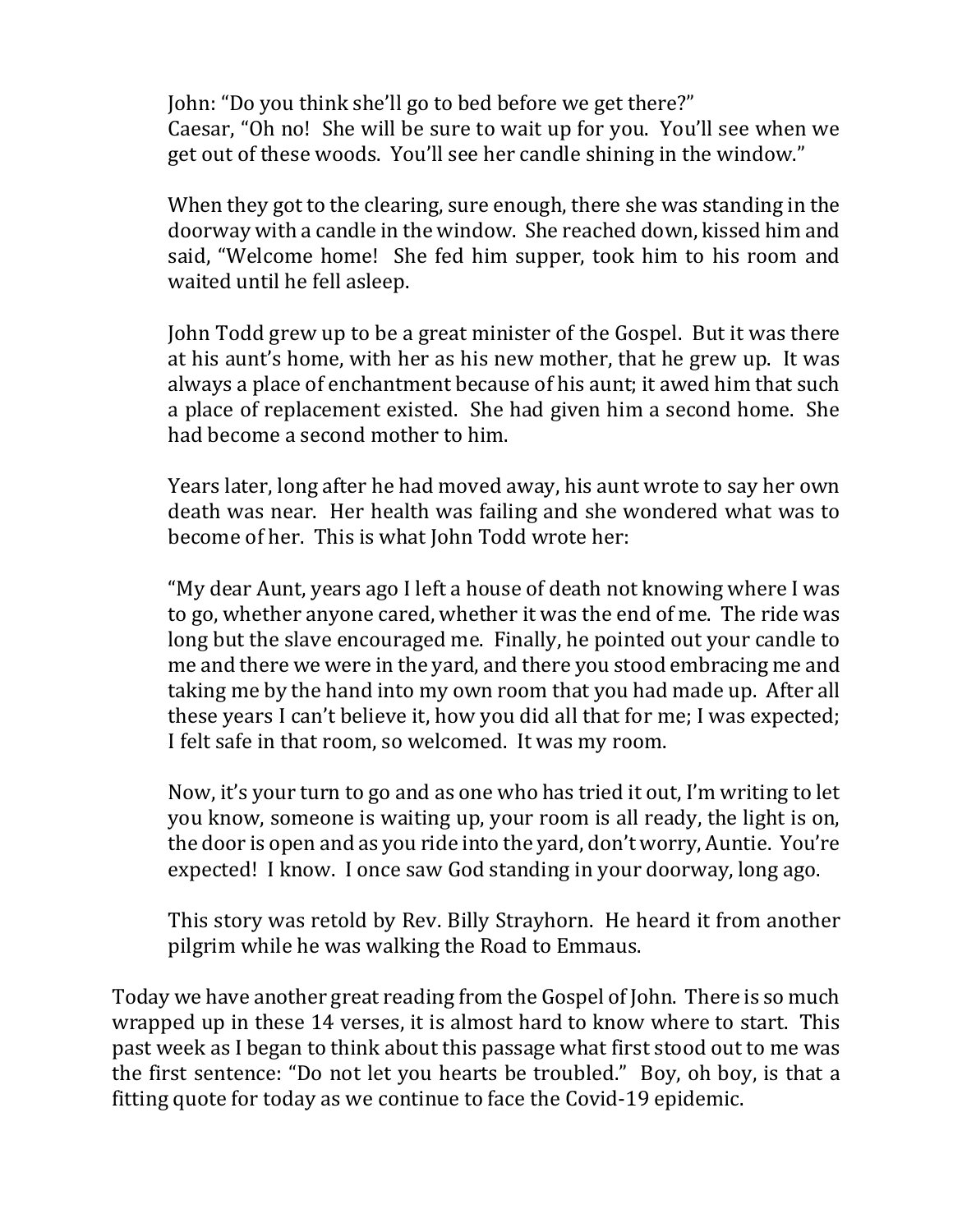Then a few verses later we hear Jesus say, "I am the way, and the truth and the life. No one comes to the Father except through me." WOW, John is so good at those "I am" statements. What could be more truthful? Jesus is the way, the pathway to God as He leads us into His kingdom. Jesus is the truth and we are set free by his wonderful act upon the cross. Jesus is the life, the life-giver if you will, so that we may have it abundantly.

Yes, through the centuries many Christians have validated Jesus' claims. When we follow Jesus, he promises have proven true. He delivers us from our false hope and terrible sin. He loves us a sinners and provides a way to the Father. And as he says, "No one comes to the Father except through me."

And truth as it is, why do we not grab hold of that statement? Jesus is the way to the Father. Jesus is "in the Father and the Father is in me" it says in verse 11. And so how do we understand this? And what does this have to do for our future, here on earth and in the after life?

Jesus came to earth not just to save us from our sin, ourselves, but also came to help us understand God. So why is this so hard? Easy answer is because we are human. Because we are too busy doing our "Own thing" and letting our world control our thinking? We think that our actions control our future. Well, the corona virus pandemic has given us a glimpse of the fact that, that is not always true.

Our truth comes in believing in God and believing also in Jesus. Faith is the only way our future will be secure. We hear that promise in the passage today. "In my Father's house there are many dwelling places. If it were not so, would I have told you that I go to prepare a place for you? And if I go and prepare a place for you, I will come again and will take you to myself, so that where I am, there you may be also." The place Jesus is going is even bigger than our humanly limited image of heaven. I remember when I was little I would ask Grandma Brown where heaven was. She would always reply the same way, "Heaven is where God is." One time I was brave and finally asked her where hell was. She quickly replied, "Hell is where God is not!" Easy answers that I hold on to dearly today.

I don't know about you, but I want to go to my Father's house; to heaven where God is. Although in our reading for today, Jesus is telling us the truth He is also reminding the disciples that He will be leaving them soon. And He also is telling them that He will prepare a place for them and then return. Sounds a lot like